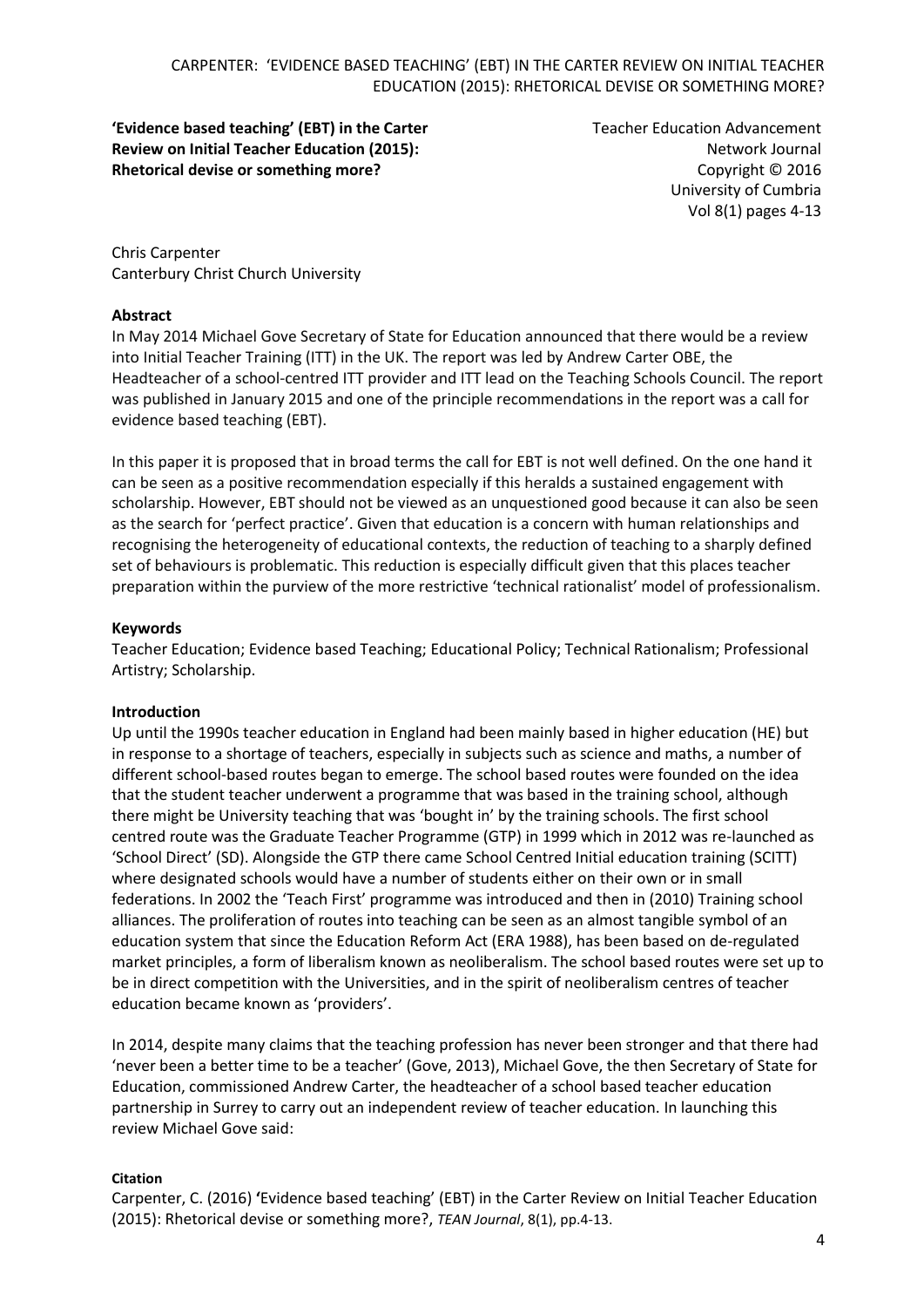While we have already taken steps to improve teacher training, including through the popular School Direct route, it is right that we look at how we can ensure all courses are providing the best possible training.

(Gove, 2014).

This report was published in January 2015 and one of the headline recommendations was that there should be a renewed focus on evidence based teaching (EBT). Of course the notion of EBT is not new although it was later superseded by evidence *informed* practice (EIP) and so this return to EBT is significant and worthy of scrutiny.

At first sight EBT may be seen as an unquestioningly positive force because it acknowledges that practice in a professional context such as teaching should be based on something more than personal whims. It may also enable student teachers (STs) to question and move beyond an 'apprenticeship of observation' (Lortie 1975) which is a phenomenon whereby it is argued that student teachers come to teacher education courses having experienced many hours in classrooms observing teachers but that they only see the 'front stage' in the manner of someone watching a play and so at best, have very limited conceptions of what lies behind the observable practices.

In this paper it will be argued that since education is subject to high levels of political intervention (Chitty 2009; Garratt and Forrester 2012) teaching, now more than ever, is a political act (Apple 1995) and given that politics is principally a concern with pragmatic solutions then finding 'what works' is tempting although given the heterogeneous nature of educational contexts such divergence is problematic. The idea of seeking a method that 'works' can be seen as analogous with the search for 'best practice' as there is an assumption that teaching is merely a matter of applying the correct method and ignores the importance of personal relationships. It also needs to be remembered that education has a moral dimension (Carr 2000) and if the purposes are reduced to simple ends then matters of democratic contestation and deliberation may be marginalised or disappear altogether (Biesta 2007). The Carter Review, given that it has been commissioned by the Government, can be constructed as a quasi-political statement. This means that there is some ambiguity as EBT can be seen both as a persuasive rhetorical device that is exerting political authority on teachers as well as a potentially empowering force and the dimensions of this will be explored in this paper.

#### **Educational Policy landscape**

A feeling that education was not 'fit for purpose' led to the Conservative Government under Margaret Thatcher in the 1980s undertaking a radical reform of the public sector which led to the Education Reform Act (ERA) in 1988. The ERA (1988) gave the Secretary of State for Education over 400 extra powers (Chitty 2009) and led to reforms of education that were very much in line with the modernisation of all parts of the public sector at the time. Margaret Thatcher initiated reforms that were based on a radical combination of neoliberal free-market thinking and individual liberty coupled with more traditional neo-conservatism (Garratt and Forrester 2012). These 'neoliberal' ideologies gave rise to the kinds of practices that hitherto had been more usually associated with the private sector. The advocates of this market ideology believed that all parents and carers should have the right to choose the school they wanted their child to attend (Chitty 2009) and so schools became education 'providers' and children and parents were recast as 'customers'. One of the contradictions of neoliberalism is that ostensibly it involves the redistribution of power away from the centre and so in theory a diminution of state power. However, in practice, in order to operate in such a free market milieu it is necessary to have strong measures to regulate the market (Wrigley 2006). In the case of education schools are now funded directly from central government but alongside this their outcomes are ever more tightly 'policed' by Ofsted (Office for Standards in Education) and so this freedom can be seen, at best, as form of restricted autonomy.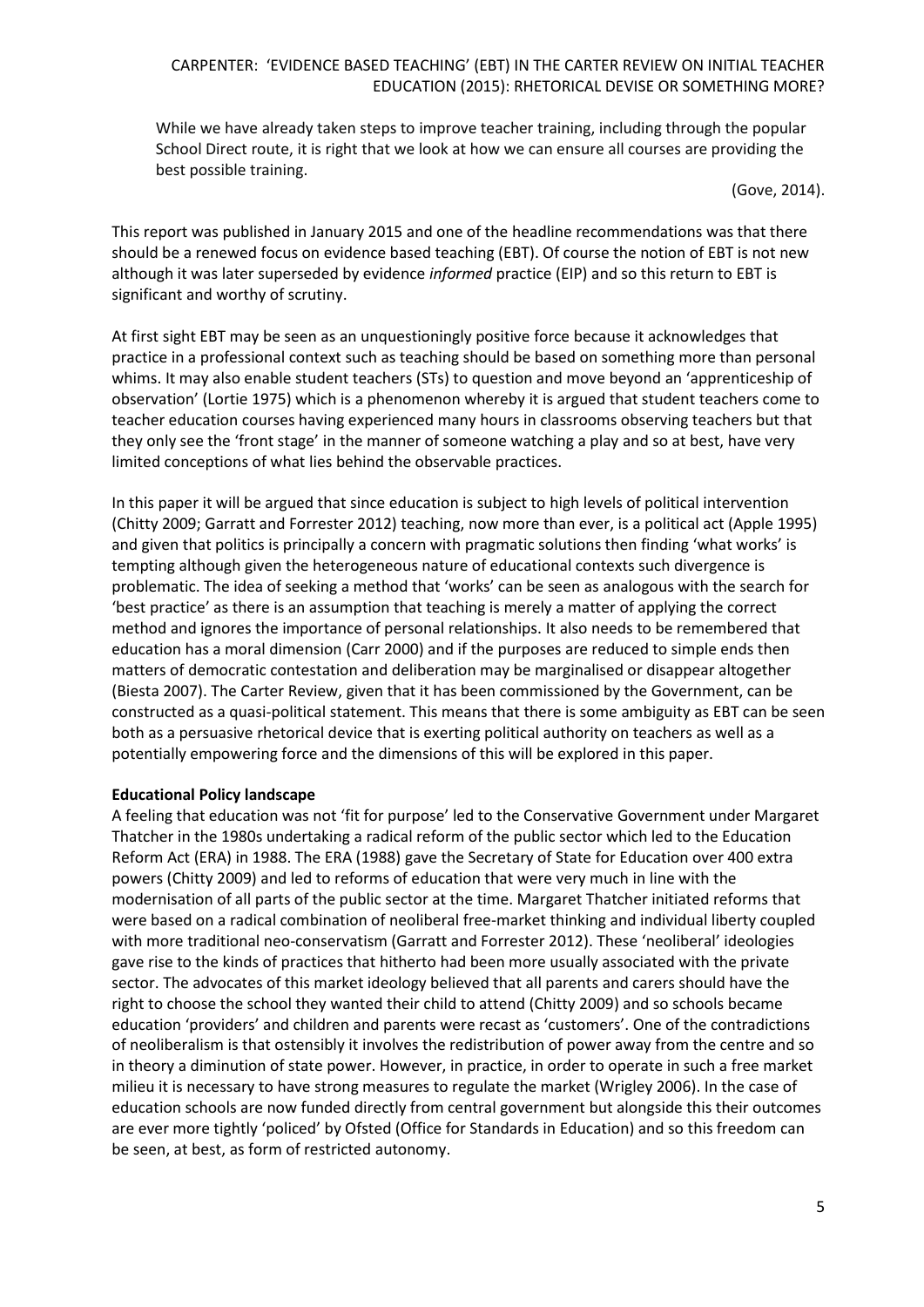The placing of education into a marketplace meant that there had to be ways to make comparisons between schools so that the 'consumers' of education would be able to make choices. Of course it has to be borne in mind that the education marketplace is at best a quasi-market (Walford 2000), not least because schools do not yet have completely free choice over the pupils they take and of course they cannot outsource their inspection requirement to a body other than Ofsted.

## **Teacher preparation in England and Wales**

The notion of whether new teachers are 'trained' or 'educated' may seem like a trivial distinction but it is argued here that this underpins how we understand teaching as a profession. If preparing new teachers is seen as a matter of training then it can be located in a theory of professionalism referred to as a Technical Rationalism (TR) where the practices can be seen as principally instrumental and reductive. Partly as a response to TR, Schön (1987) developed the idea of teaching as a matter of Professional Artistry (PA) where he envisaged the teacher as an intelligent problem solver in an open environment. While it needs to be accepted that TR and PA present a stark binary they provide a valuable theoretical lens with which to consider new teacher preparation. If it is constructed as a matter of 'training' ITE can be viewed as a matter of Technical Rationalism, whereas teacher preparation as a matter of 'education' is more congruent with notions of Professional Artistry.

| <b>Technical Rationalist view</b>                 | <b>Professional Artistry view</b>                    |
|---------------------------------------------------|------------------------------------------------------|
| Follows rules, laws schedules; uses routines and  | Starts where rules fade; sees patterns and           |
| prescriptions.                                    | frameworks.                                          |
| Uses diagnosis/ analysis to think about teaching. | Uses interpretations and appreciation to think       |
| Wants efficient systems.                          | about learning.                                      |
| See knowledge as graspable and permanent          | Wants creativity and room to be wrong.               |
| Theory is applied to practice                     | Sees knowledge as temporary, dynamic and             |
| Visible performance is central                    | problematic.                                         |
| Setting out and testing for basic competence is   | Theory emerges from practice                         |
| vital                                             | There is more to see than the 'surface' features.    |
| Technical expertise is all                        | There is more to teaching than the sum of the        |
| See professional activities as masterable         | parts.                                               |
| Emphasise the known                               | Professional judgement counts                        |
| Standards must be fixed; standards are            | See mystery at the heart of professional activities. |
| measureable:                                      | <b>Embraces uncertainty</b>                          |
| Standards must be controlled                      | That which is most easily fixed and measureable is   |
| Emphasises assessment, appraisal, inspection,     | also trivial; professionals should be trusted.       |
| accreditation.                                    | Emphasises investigation, reflection and             |
| Change must be managed from the outside           | deliberation.                                        |
| Quality is really about quantity of that which is | Professionals can develop from the inside.           |
| easily measurable                                 | Quality comes from deepening insight into one's      |
| Technical accountability                          | values, priorities and actions.                      |
| This is training                                  | Professional answerability                           |
| Takes the instrumental view of learning.          | This is education                                    |
|                                                   | Sees education as intrinsically worthwhile           |

**Table 1.** Characteristics of TR and PA models of professionalism (Based on Fish, 1995).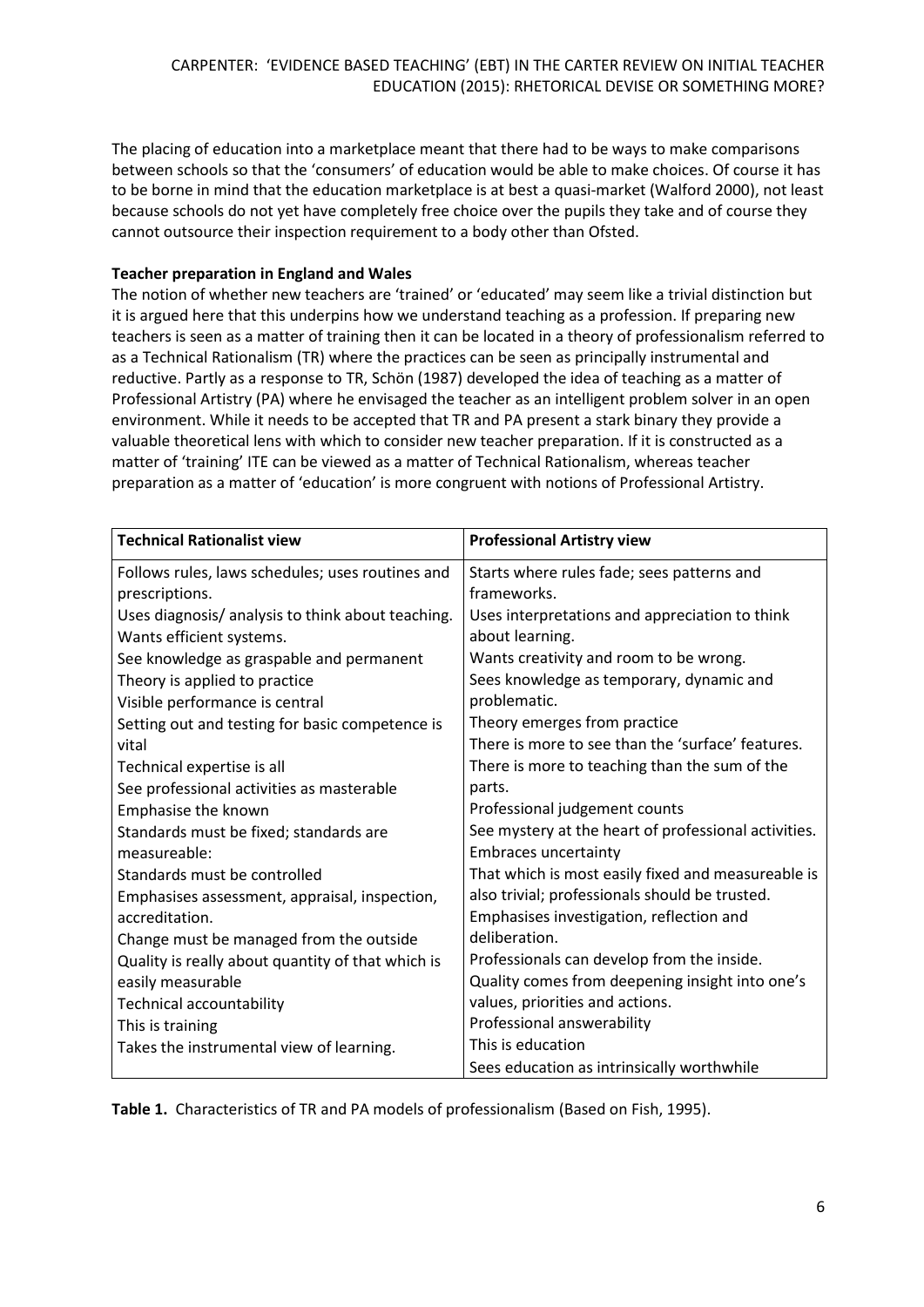Teacher education in the UK has tended to be based in Higher Education although in the 60s it was envisaged principally as a 'training' model with most students qualifying to teach with a certificate of education and no higher academic qualification. This was largely superseded by a move to an all graduate profession with the Post Graduate Certificate of Education (PGCE) being the preferred route. At this point Higher Education involvement in teacher education in England and Wales was universal. The realisation that there was a shortage of teachers and that taking a year to complete a PGCE was often not an option for more mature candidates led the New Labour Government at the time to develop the Graduate Teacher Programme (GTP) in 1998. This was a programme for graduates who wanted to gain Qualified Teacher Status (QTS) while working. In effect candidates had to work in a school as an unqualified teacher in order to participate in the programme, which could last from three months to a year. In 2012 the Department for Education announced that The GTP would no longer exist, and was replaced with a new scheme called School Direct (SD) although the principles of the programme being based in school were much the same.

Alongside this in 2002, following the 'Teach for America' initiative in the USA, a new route into teaching called 'Teach First' was introduced in the England and Wales. Teach America was an organisation established in 1990 and was heavily sponsored by public sector investors with the idea of recruiting university graduates and professionals to teach for two years in urban and rural communities throughout the [United States.](http://en.wikipedia.org/wiki/United_States) The goal of 'Teach For America' was for its members to make both a short-term and long-term impact by working in areas of social deprivation. 'Teach First' was seen as a [social enterprise](http://en.wikipedia.org/wiki/Social_enterprise) and was registered as a charity. It aims are to address educational disadvantage in [England and Wales.](http://en.wikipedia.org/wiki/England_and_Wales) It coordinates an employment-based [teaching](http://en.wikipedia.org/wiki/Teacher_education)  [training](http://en.wikipedia.org/wiki/Teacher_education) programme where participants can gain [Qualified Teacher Status](http://en.wikipedia.org/wiki/Qualified_Teacher_Status) (QTS) through the participation in a two year training programme that involves the completion of a [PGCE](http://en.wikipedia.org/wiki/Postgraduate_Certificate_in_Education) along with wider leadership skills training. Following completion of the two-year programme, participants become Teach First ambassadors. This fragmentation and proliferation of routes can be seen as a visible symbol of neoliberalism with potential student teachers now having a range of choices in a more open market than had been the case before.

In terms of teacher education the focus in Coalition Government (2010-2015) policy messages has consistently been one where school based routes have been lauded and Higher Education barely recognised despite the Government's own organisation for inspection the curriculum, Ofsted, consistently finding favourably for routes based in Higher Education (Parliament, 2012: 61). In 2013 Michael Gove was at pains to praise the SD programme:

School Direct - our new programme for ITT - has been shaped in the image of outstanding schools, like yours, the type of schools which already grow their own teachers and groom them for greatness; encouraging heads and teachers all over the country to follow your lead, and to emulate your success

(Gove, 2013).

'Teach First' has also been presented as a flagship of teacher education.

The third key strand of the London Challenge was a focus on increasing the number of outstanding teachers through professional development and recruitment of the best graduates via Teach First - which was in its first few years a predominantly London centred programme. Of the 1,000 Teach First trainees who completed training under the last Government over threequarters were based in a London school

(Gove, 2012)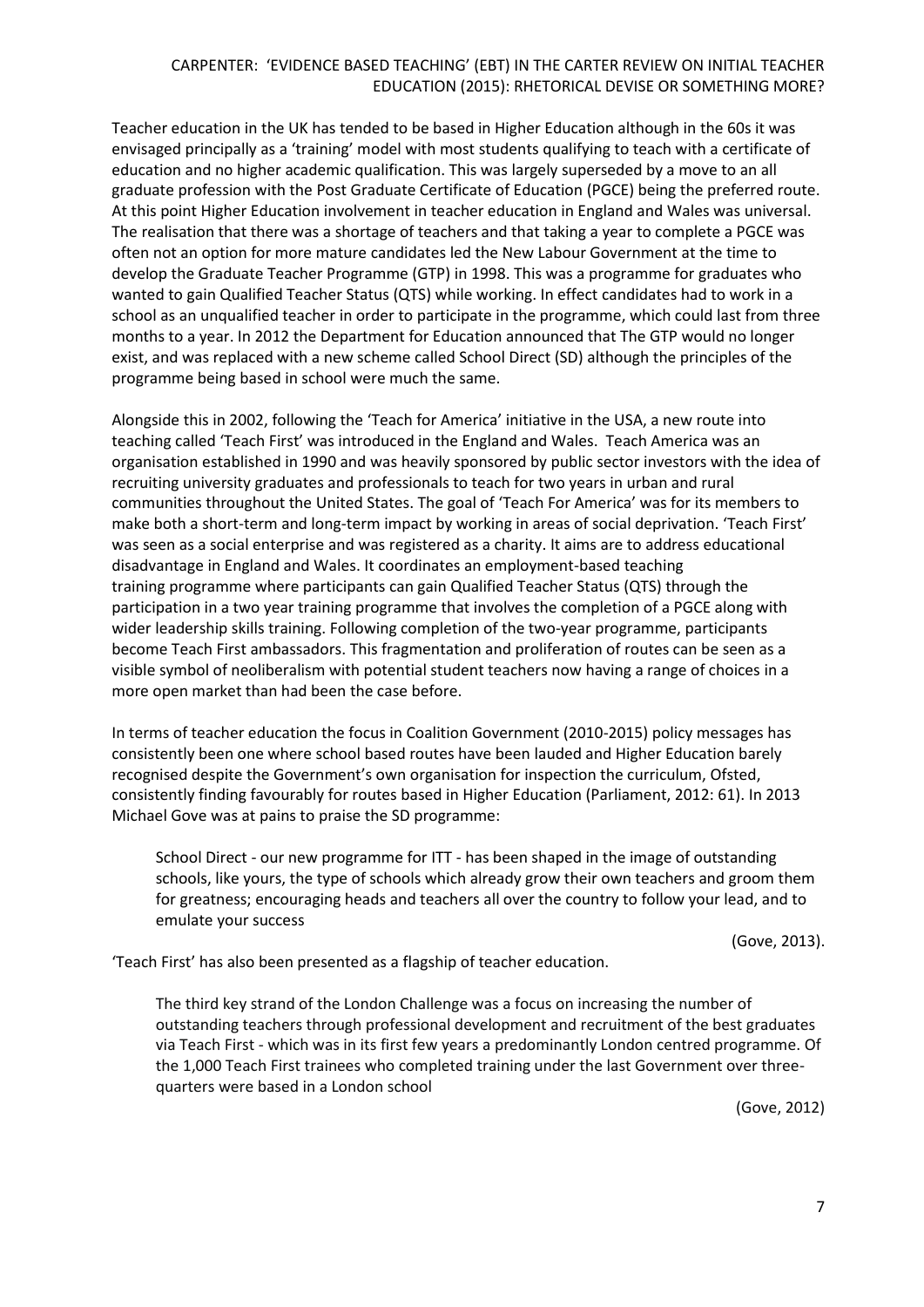The assumption seems to have been that school based routes are very much the routes advocated by the Government while the routes based in HEI sector, such as PGCE, were subjected to something of a 'deafening silence'.

## **The Carter Review**

In May 2014 Michael Gove, the then Secretary of State for Education, announced that there would be an 'independent review of the quality and effectiveness of ITE courses in the UK'. The report was to be chaired by Andrew Carter OBE, Headteacher of South Farnham School, leader of a schoolcentred ITT provider and ITT lead on the Teaching Schools Council. The review panel were charged with looking across the full range of ITT courses and were asked to seek views from those involved across the sector to: try and define effective ITT practice; assess the extent to which the current system delivers effective ITT; recommend where and how improvements could be made; and finally, recommend ways to improve choice in the system by improving the transparency of course content and methods.

The report was published in January 2015 and made a number of recommendations. One of the principle recommendations in the report was a call for evidence based teaching (EBT).

Evidence based teaching- ITT should instil an evidence-based approach to teaching by inducting new teachers in where and how to access relevant research, how to evaluate and challenge research findings, how this can be applied to classroom practice, as well as why using research matters.

(Carter, 2015:70).

This might seem to be an unquestioningly good thing but it will be argued here that EBT is far from a panacea and some implications will be examined in the following section.

# **Problematising Evidence based teaching (EBT)**

The notion of 'evidence' is *writ large* in the Carter Review although at no point is there any kind of philosophical de-construction, although this is to be expected in a report that is a quasi-policy statement. It should be stated at the outset that to reject the idea that notions of evidence are not important or even irrelevant needs to be firmly rejected. What it is important to do is to explore the idea of what we might mean by 'evidence' in teaching and to locate this in some of the wider debates in education in general and teacher education in particular.

Since the ERA (1988) and the move to education being in a marketplace it has come under the control of a new 'public management' (Ball 2008). This also meant that there was an explicit acknowledgement that the public had the right to know how their taxes were being spent. This accountability was now seen as central to the democratic process regardless of the political hue of the governments between 1988 and the present day. It also follows that for the sake of public confidence, it makes sense to know that teachers, who are in effect the employees of the public, are using 'approved' methods. Indeed it can be argued that part of what it is to be a member of a profession is to have access to, and be able to adopt, the accepted practices of that professional body (Robson 2006). The Coalition Government's position on the methods that teachers employ in the classroom has been somewhat ambiguous. On the one hand the message from Ofsted was that they were only interested in inspecting outcomes but at the same time in 2013, Michael Gove, the Secretary of State for Education at the time, was expressing a concern about 'discovery learning'. In a speech in September 2013 he said that part of the problem was; "….belief that education should not be an activity in which the teacher imparts knowledge to the child but a pursuit - by the child - of what it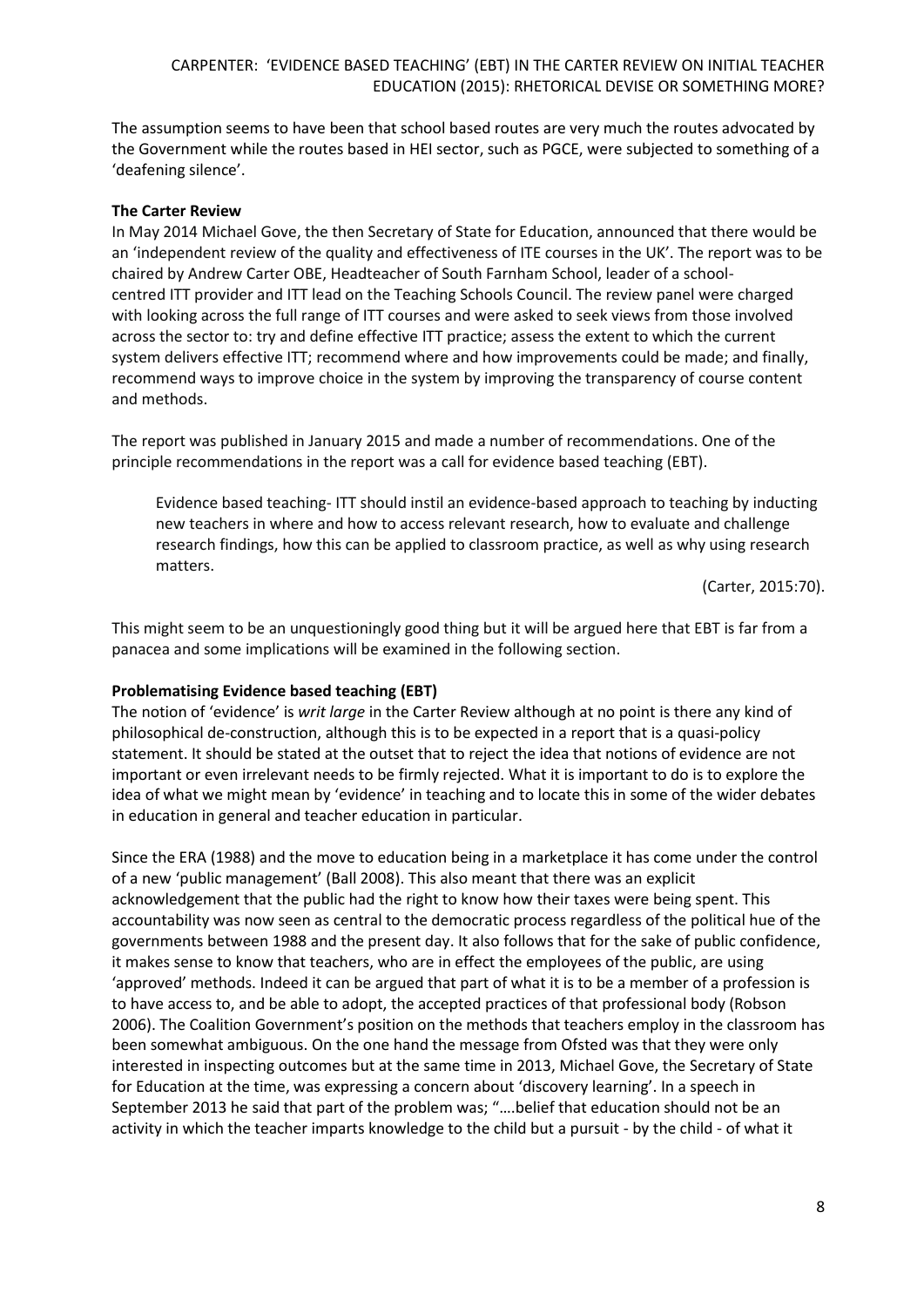finds interesting". Michael Gove also had firm ideas about how it is that student teachers should be learning to teach.

Teaching is a craft and it is best learnt as an apprentice observing a master craftsman or woman. Watching others, and being rigorously observed yourself as you develop, is the best route to acquiring mastery in the classroom. Which is why I also intend to abolish those rules which limit the ability of school leaders to observe teachers at work. Nothing should get in the way of making sure we have the best possible cadre of professionals ready to inspire the next generation. (Gove, 2010).

It seems clear from this that Michael Gove saw learning to teach as a form of apprenticeship that was best located in a TR frame a model that is sometimes referred to as 'sitting next to Nellie' (Watkins and Whalley 1995); which conceptualises the process of learning to teach as one where practical skills are imparted and quality is defined in terms of mechanics and debates about wider concerns of value are side-lined (Fish 1995).

A characteristic of education policy messages, particularly in modern times, has been the use of various rhetorical devices in order to make the message a persuasive one. This embracing of public relations was especially prevalent during the New Labour Government (1997-2010) and became known as 'spin' (Wring 2006). For example, there has been much talk of 'driving standards up' which can be seen as persuasive but also ambiguous. While it is not acceptable to argue for a 'lowering' of standards it is appropriate to ask for some philosophical examination of what is meant by 'standards'. Indeed Whitty (2005) argues that under New Labour the idea of 'standards' was a completely 'unexamined' feature of policy discourse. Related to this it can be seen that policy messages are often presented in a way that assumes neutrality. The assumption being that if the policy is neutral it is apolitical. If it is apolitical it is objective and therefore 'true' (Apple 1990). This can mean that if something is seen to be 'factual' it is automatically seen to have 'value', then this can serve to drive moral concerns to the periphery, a concept that is central to critical theory (Ingram 1990). In this way it can be seen that, especially in modern times when education policy is subject to high levels of political intervention, whether they are aware of it or not, teachers are involved in a political act (Apple 1995).

Given the politicisation of education a term such as EBT can be seen as a persuasive rhetorical device. It may seem unconvincing to argue for practice based on 'whimsy' or 'fancy', especially in a policy milieu where education is seen as rational and capable of prediction and control (Radford 2008), but that does not mean EBT can be seen as a panacea and an unquestioned 'good'. Hammersley (2004) goes as far as to suggest that the term 'evidence based practice' is a slogan which is designed to discourage opposition.

One of the difficulties with EBT is that even if we could agree on what constitutes 'evidence' in teaching, practitioners could not be expected to undertake a comprehensive review of that evidence and then take an informed choice about what evidence to heed. Consequently evidence based solutions, such as synthetic phonics (a system of teaching reading to young children advocated by the Coalition Government), tend to be presented to teachers and the implication is that there has been a comprehensive review and this is 'the' best method. In this way the idea of seeking 'best' practice can be seen in the manner of the quest for the Holy Grail, the idea that there is a *perfect* method out there and that it is just a matter of finding it. Coffield and Edward (2009) pose the question that if following the establishment of 'good' practice which then gave way to 'best' practice will, in time, be superseded by us 'hitting the buffers' and discovering *perfect* practice. One of the principle weaknesses with such a perspective is that it assumes that the teacher is just an accomplished 'deliverer' of the 'perfect' method. This is deeply problematic not least as Hattie (2008) showed in a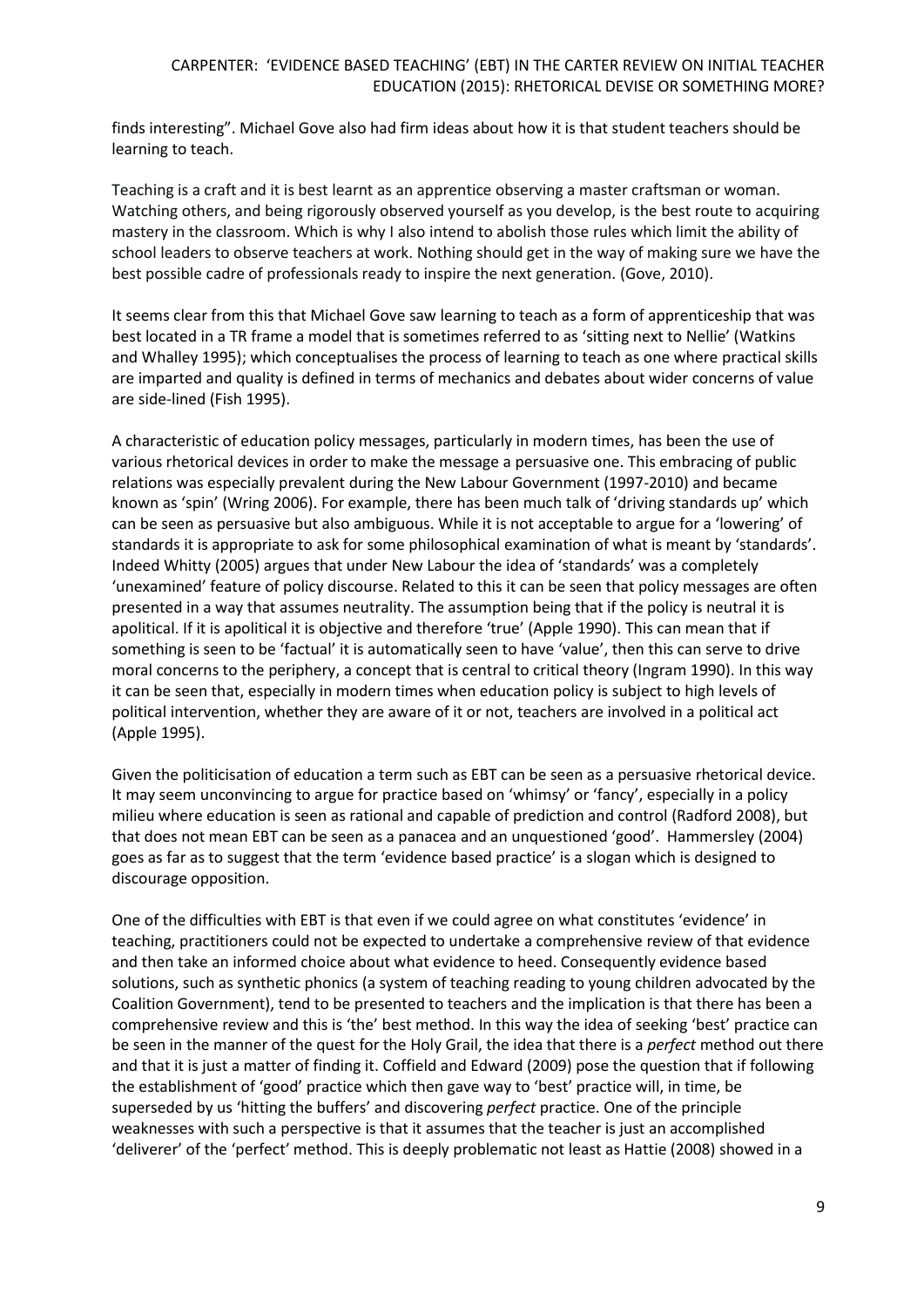meta-analysis of effects in education that the teacher-student relationship was the third most powerful factor in how well children learn. This can be likened to the telling of a joke where it might be assumed that if the 'teller' follows the script then the joke will be well received by the audience. Of course this is far from the case and for most of us the qualities we project onto the joke teller and the way that the joke is told make a significant difference.

Given that policy text is so well produced and persuasive it is worth remembering that policy text and scholarship are very different types of literature. McLaughlin (2000) reminds us that policy text is deeply political and is essentially a concern with finding pragmatic solutions to problems in society. Of course the problems themselves are those that have been identified by politicians and so may be subject to a degree of reification. Scholarship on the other hand is best constructed as a heterogeneous body of work that consists of a variety of approaches such as philosophical argumentation, descriptive research where questions about what is happening are considered and research where issues of 'cause' and 'effect' are examined (Pring 2015). The provenance of scholarship is also worth considering. There is the research carried out by universities which may be carried out by PhD students and also a whole range of funded projects and also the kind of more small scale practitioner research envisaged by Lawrence Stenhouse (1985). What all this scholarship has in common is that it is based on a search for truth using methods accepted in the field (Poulson and Wallace 2004) and may often be subject to a long period of gestation. Time is often in short measure for policy makers who are frequently under pressure to come up with solutions quickly.

The final point is that it is important to be clear about the authority of political text. Max Weber, a German sociologist, argued that authority can be based in three sources, namely traditional, charismatic and legal-rational (Giddens 1997). Given the circumstances of its commission, the Carter Review is a policy document, or at least a part of the policy making process, and as such has legalrational authority. In the same way politicians have a political mandate and also, by dint of their role, have the platform to be able to get their messages to the public. However, this is very different to charismatic authority where people will follow leaders such as Nelson Mandela because of their personal qualities or the intrinsic authority of knowledge generated through scholarship. The problems of scholarship being disseminated in schools are well rehearsed and Whitty (2006) suggests that perhaps a more formal distinction between research *of* education and research *for* education might be helpful.

# **Conclusions**

The support for the development of evidence based teaching (EBT) in the Carter Review of Initial Teacher Training (2015) might be seen as a sign of rigour, an acknowledgement of 'science' and an uncontestably positive thing. However, this call for 'evidence based teaching' is far from an unquestionable 'good' and it has been argued here that there are both possibilities and 'side-effects'. It should be remembered that the initial wave of 'evidence based' teaching was superseded by 'evidence informed' practice and so the re-emergence of EBT in the Carter Review can be seen as indecision, a retreat, a re-appraisal, a return to 'common sense' or perhaps something else. Given the high levels of political intervention in education since the ERA all educational policy messages, quite naturally, are couched in such a way as to reinforce the pre-dominant ideologies of the time (Ball 2008). With this in mind the re-emergence of EBT is highly congruent with the explicit discourses of de-centralising of power which have been such a feature of the neoliberal reforms of education since the ERA (1988) and have crossed subsequent governments in a manner almost completely free of rupture.

The Carter Review into ITE (2015) does not offer any explanation of how EBT is conceptualised but this might be seen as beyond the purview of a policy text which is primarily concerned with finding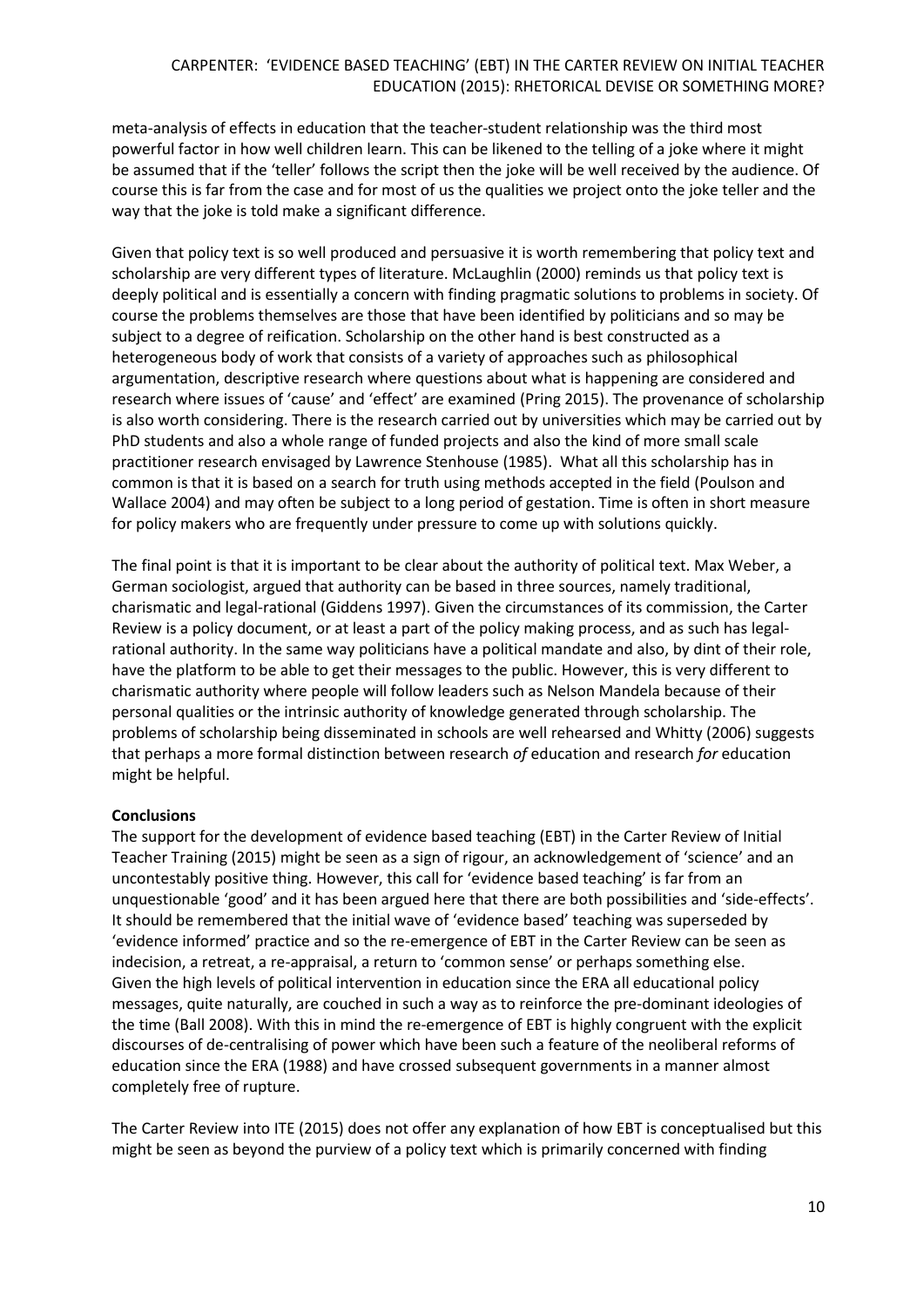practical ways to get things done (McLaughlin 2000). All professions are characterised by a heterogeneity of values, beliefs and practices that have been developed empirically over years and in many cases represent terrain that is been bitterly contested. To be in a profession such as teaching is to be inducted into that community which means that among other things newcomers have to become familiar with the joint enterprise of that community, be able to work with other professionals and develop competence in a range of actions which represent the shared repertoire of that community (Wenger 1998). It is clearly not sensible, logical, moral or safe to say that 'anything goes'. However, there might be a danger that EBT, through being reductive, and promoting a narrow message might lead, if unquestioned, to a convergence that lacks the necessary nuance for teaching in different contexts.

EBT can also be interpreted as an attempt to move to 'best practice' which is highly problematic as, in order to decide the 'best' practice, we need to know what the outcomes might be and who this is 'best' for (Coffield and Edward 2009). It also assumes that we will be able to recognise it when we see it. The focus on EBT might be closely aligned with the 'success is virtue' culture and reduce notions of 'value' to a subordinate status (Biesta 2007). It also assumes a high degree of homogeneity between educational contexts which is also problematic.

In thinking ahead it is argued here that student teachers should be encouraged to see policy text as something to be analysed rather than as a script. Furthermore, student teachers have a right to understand that teaching is a political act and should be encouraged to develop understandings about how these transactions are played out in the current policy arena. In reflecting on capitalism Wrigley (2006: 62) proposes that: "Capitalism needs workers who are clever enough to be profitable, but not wise enough to know what is really going on". In the same spirit student teachers have a right to know what is 'really going on' when they are engaged in their 'political work' as teachers and a critique of EBT should be a part of this. Finally, it is important to remember that there is a difference in the provenance and authority of scholarship and policy text and student teachers need to become critical, educated consumers of both. The unqualified endorsement of EBT in the Carter Review (2015) should be welcomed but not seen as a panacea.

#### **References**

- Alexander, R. (1997) *Policy and practice in primary education: local initiatives, national agenda (2nd edn)* London, Routledge.
- Apple, M. (1990) *Ideology and Curriculum.* London, Routledge.
- Apple, M. (1995) *Education and Power.* London, Routledge.
- Ball, S. (2008) *The Education Debate.* Bristol, The Policy Press.
- Biesta, G. (2007) Why what works won't work: Evidence based practice and the democratic deficit in educational research. *Educational Theory.* 57 (1); 1-22.
- Carr, D. (2000) *Professionalism and Ethics in Teaching.* London, Routledge.
- Carter, A. (2015) *Carter Review of Initial Teacher Training (ITT).* Department for Education.
- Coffield, F. and Edward, S. (2009) Rolling out 'good', 'best' and 'excellent' practice. What next? Perfect practice? *British Educational Research Journal*. Vol. 35, No. 3, June 2009, pp. 371–390
- Chitty, C. (2009) *Education Policy in Britain.* London, Palgrave MacMillan.
- Fish, D. (1995) *Quality Mentoring for Student Teachers: A Principled Approach to Practice.* London, David Fulton.
- Garratt, D. and Forrester, G. (2012) *Educational Policy Unravelled.* London, Continuum.

Giddens, A. (1997) *Sociology.* Cambridge, Polity Press.

Gove, M. (2010) Michael Gove to the National College Annual College; *Birmingham*. Available at: [https://www.gov.uk/government/speeches/michael-gove-to-the-national-college-annual](https://www.gov.uk/government/speeches/michael-gove-to-the-national-college-annual-conference-birmingham)[conference-birmingham](https://www.gov.uk/government/speeches/michael-gove-to-the-national-college-annual-conference-birmingham) (Accessed 15 July 2015)